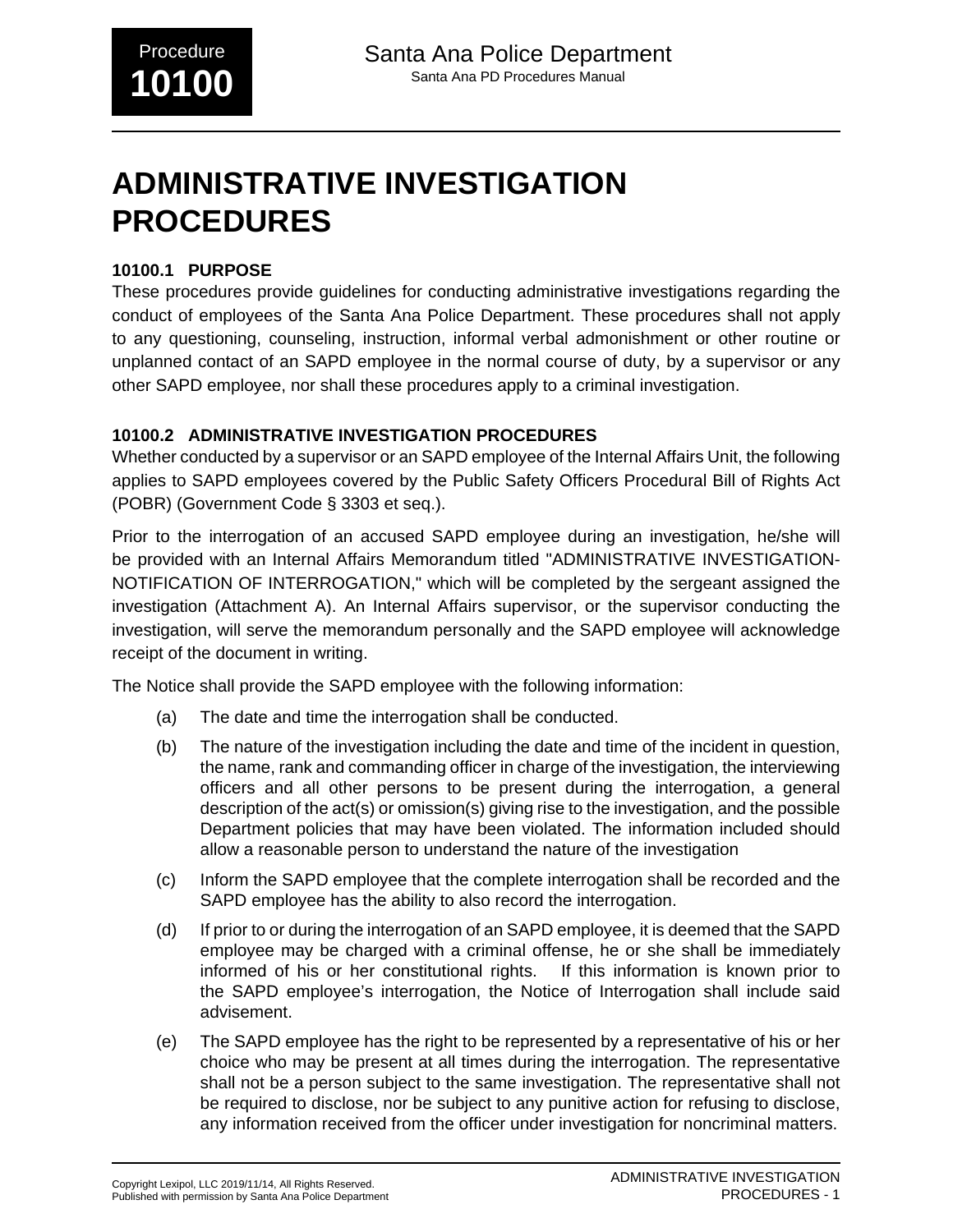ADMINISTRATIVE INVESTIGATION PROCEDURES

#### 10100.2.1 ADMINISTRATIVE INVESTIGATION INTERROGATION

- (a) Interrogation of an accused SAPD employee shall be conducted during reasonable hours and preferably when the SAPD employee is on-duty. If the SAPD employee is off-duty, he/she shall be compensated.
- (b) Unless waived by the accused SAPD employee, interrogation of an SAPD employee shall be at the Santa Ana Police Department or other reasonable and appropriate place.
- (c) No more than two interviewers should ask questions of an accused SAPD employee.
- (d) All interrogations shall be for a reasonable period and the accused SAPD employee's personal needs should be accommodated.
- (e) No accused SAPD employee should be subjected to offensive or threatening language, nor shall any promises, rewards or other inducements be used to obtain answers.
- (f) Any accused SAPD employee refusing to answer questions directly related to the investigation may be ordered to answer questions administratively and may be subject to discipline for failing to do so.
	- (a) The accused SAPD employee should be given an order to answer questions in an administrative investigation that might incriminate the SAPD employee in a criminal matter only after the SAPD employee has been given a Lybarger advisement. Administrative investigators should consider the impact that compelling a statement from the accused SAPD employee may have on any related criminal investigation and should take reasonable steps to avoid creating any foreseeable conflicts between the two related investigations. This may include conferring with the agency in charge of the criminal investigation (e.g., discussion of processes, timing, implications).
		- (a) No information or evidence administratively coerced from an accused SAPD employee may be provided to anyone involved in conducting the criminal investigation or to any prosecutor.
- (g) The interviewer shall record all interrogations of SAPD employees and witnesses. The accused SAPD employee may also record the interrogation. If the accused SAPD employee has been previously interrogated, a copy of that recorded interrogation shall be provided to the SAPD employee prior to any subsequent interrogation.
- (h) All accused SAPD employees subjected to an interrogation that could result in discipline have the right to have an uninvolved representative present during the interrogation. However, in order to maintain the integrity of each individual's statement, involved members shall not consult or meet with a representative or attorney collectively or in groups prior to being interrogated.
- (i) All accused SAPD employees shall provide complete and truthful responses to questions posed during an interrogation.
- (j) No accused SAPD employee may be requested or compelled to submit to a polygraph examination, nor shall any refusal to submit to such examination be mentioned in any investigation (Government Code § 3307).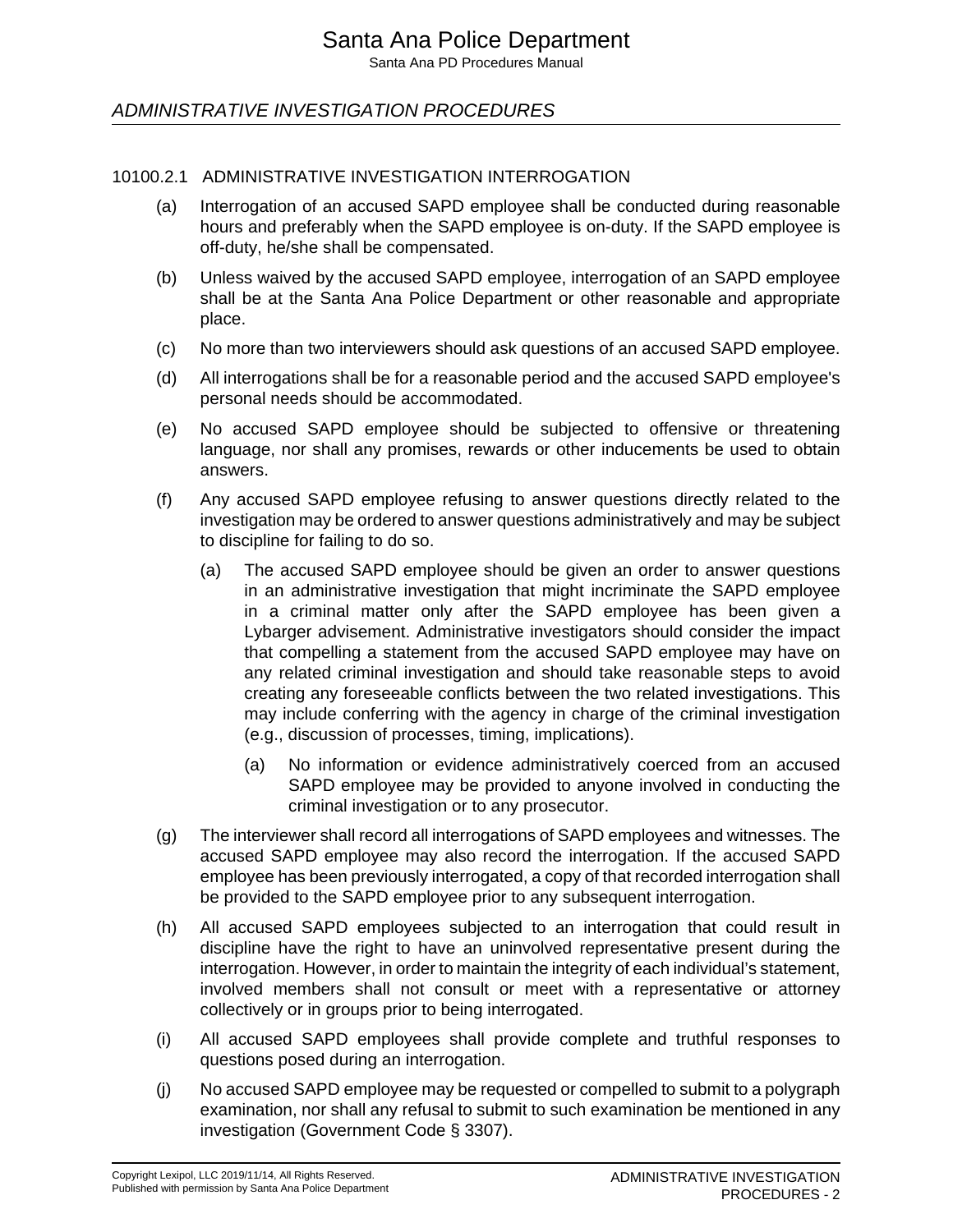Santa Ana PD Procedures Manual

#### ADMINISTRATIVE INVESTIGATION PROCEDURES

(k) If at any time should the witness SAPD employee request representation, the interrogation will be stopped and he/she will be given an opportunity to speak with a representative at that time. The witness SAPD employee will be given a reasonable amount of time under the circumstances to speak with a representative. If, after the consultation with a representative, the employee still desires representation, the SAPD employee will be given a reasonable period of time to obtain such representation and return for the interrogation. In most cases, a "reasonable" period of time will be 24 hours. No negative action will be taken against a witness SAPD employee for requesting a representative.

#### 10100.2.2 SUBSEQUENT INTERROGATION

If an additional interrogation is required of any SAPD employee, in a reasonable time prior to the subsequent interrogation(s), the SAPD employee will be provided a Notice of Interrogation and will be informed if the nature and scope of the investigation has changed or been expanded.

In a reasonable time prior to any subsequent interrogation of an SAPD employee, or when further proceedings are being contemplated, the SAPD employee shall be given a copy of the recording of the prior interrogation(s), and shall be entitled to a transcribed copy of any notes made by a stenographer or to any reports or complaints made by investigators or other persons, except those which are deemed by the investigating agency to be confidential. No notes or reports that are deemed to be confidential may be entered in the SAPD employee's personnel file. The SAPD employee being interrogated shall have the right to bring his or her own recording device and record any and all aspects of the interrogation.

#### 10100.2.3 ADMINISTRATIVE INVESTIGATION FORMAT

Investigations of personnel complaints shall be thorough, complete and essentially follow this format when a memorandum is required to document the investigation:

- (a) To: Chief of Police via the affected Bureau Commander
- (b) Date: The date the administrative report was completed
- (c) From: Supervisor/manager's name and badge number
- (d) Subject (Re): Complaint/internal investigation involving (employee's name and badge number)
- (e) Summary: Summarize the incident, the allegations and the conclusion (sustained, not sustained, etc.)
- (f) Focus SAPD Employee(s): List the name(s) of the employee(s) who are the focus of the investigation, along with their badge number and rank
- (g) Witness SAPD Employee(s): The same information as listed for focus employees
- (h) Complainant(s): Full name and prior complaint history. The complainant's date of birth, address, telephone number, business name, business address, business telephone number should be included in the corresponding Blue Team entry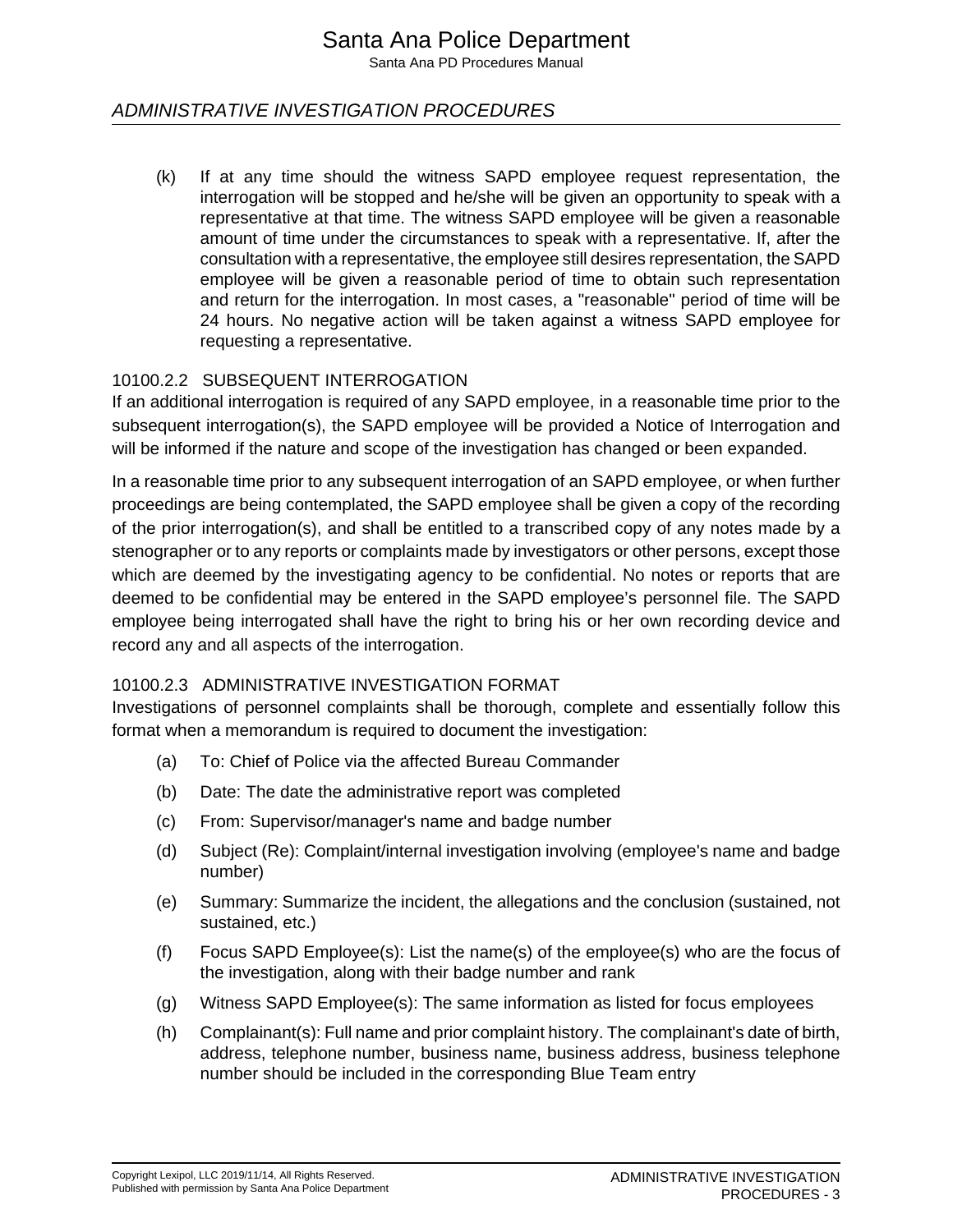ADMINISTRATIVE INVESTIGATION PROCEDURES

- (i) Witness Members of the Public: Full name. His/her date of birth, home, business address, and telephone numbers should be included in the corresponding Blue Team entry
- (j) Evidence: Such as photographs, tape recordings, sketches, medical reports, legal documents, arrest reports, etc. These evidence items, as well as others pertinent to the investigation, shall be listed and attached to the original report that is to be submitted to the Chief of Police. In alleged criminal matters, evidence shall be handled as in other criminal cases, indicating chain and location of evidence. Interviews of complainants, employees, and witnesses shall be audio recorded and processed with the completed investigation, and shall be retained by Internal Affairs
- (k) Investigations: The report should be written in the first person, in active voice when possible (i.e. "Jones told me he ordered the items."), and in the following format:
	- (a) The report will be a comprehensive summary, although not a complete transcription, of all relevant information developed through the investigation
	- (b) When summarizing a statement or inferring something from it, use extreme care to be absolutely accurate, and include quotes when necessary to portray the exact meaning of the statement
	- (c) The investigation will be written in chronological order
	- (d) The last name of the complainant, witness or employee should be prefaced above their statement. For example: Interview of Mike Jones - November 18, 2004, 1400-1600 Hours. In the interview summary, state the location of the interview
	- (e) Occasionally and to avoid confusion, preface the last names of members of the Department with their title (i.e. Officer, PSO, Cadet, Detention Officer, etc.)
	- (f) When summarizing a part of the investigation that is not an interrogation, preface the section with the date the investigative action took place, followed by "Investigation Continued (Date)"
	- (g) There should be no conclusions or opinions in the body of the investigative report. This portion is reserved for facts, statements, description of evidence, and the observations of the investigator regarding demeanor of individuals, state of the evidence, etc.
- (l) Conclusion: This is the portion of the report where the investigator ties the entire investigation together, reaching sound, thorough, and well-supported conclusions on each of the charges. Identify each alleged violation by departmental policy/order number, section and subsection, and name.

#### 10100.2.4 COMPLETION OF INVESTIGATIONS

Every investigator or supervisor assigned to investigate a personnel complaint or other alleged misconduct shall proceed with due diligence in an effort to complete the investigation within one year from the date of discovery by an individual authorized to initiate an investigation (Government Code § 3304).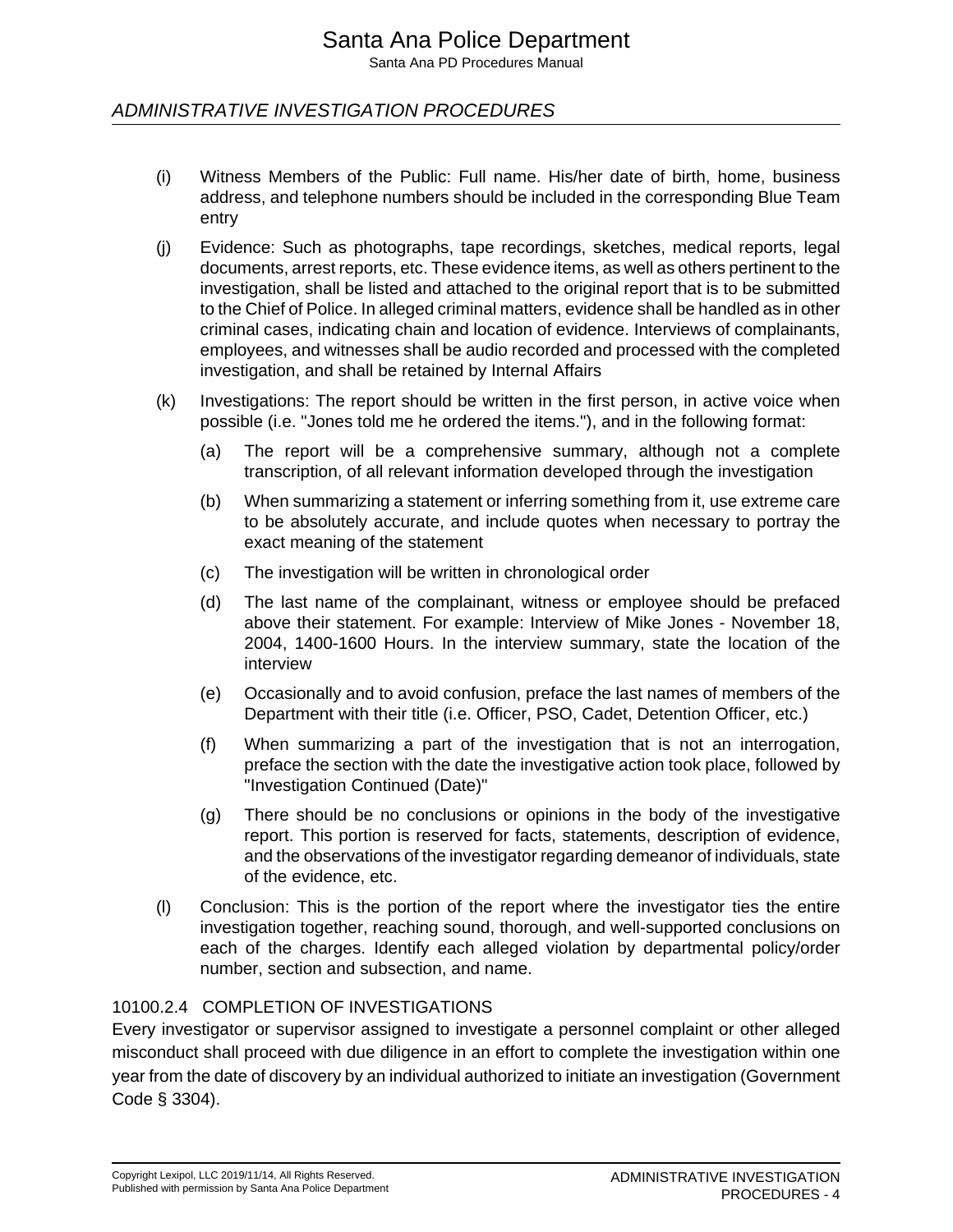Santa Ana PD Procedures Manual

### ADMINISTRATIVE INVESTIGATION PROCEDURES

In the event that an investigation cannot be completed within one year of discovery, the assigned investigator or supervisor shall ensure that an extension or delay is warranted within the exceptions set forth in Government Code § 3304(d) or Government Code § 3508.1.

#### 10100.2.5 NOTICE TO COMPLAINANT OF INVESTIGATION STATUS

The member conducting the investigation should provide the complainant with periodic updates on the status of the investigation, as appropriate.

#### **10100.3 POST-ADMINISTRATIVE INVESTIGATION PROCEDURES**

Upon completion of a formal investigation, an investigation report should be forwarded to the Chief of Police through the chain of command. Each level of command should review the report and include his/her comments in writing before forwarding the report. The Chief of Police may accept or modify any classification or recommendation for disciplinary action.

#### 10100.3.1 INTERNAL AFFAIRS COMMANDER RESPONSIBILITIES

Upon receipt of any completed personnel investigation, the Internal Affairs Commander shall review the entire investigative file and complete a Disposition Memorandum that includes recommendations regarding the disposition of any allegations.

Each administrative investigation shall be classified with one of the following dispositions:

- 1. **Unfounded**  When the investigation discloses that the alleged acts did not occur or did not involve department members. Complaints that are determined to be frivolous will fall within the classification of unfounded.
- 2. **Exonerated**  When the investigation discloses that the alleged act occurred but that the act was justified, lawful and/or proper.
- 3. **Not sustained**  When the investigation discloses that there is insufficient evidence to sustain the complaint or fully exonerate the SAPD employee.
- 4. **Sustained**  When the investigation discloses sufficient evidence to establish that the act occurred and that it constituted misconduct.

#### 10100.3.2 DIVISION COMMANDER RESPONSIBILITIES

Upon receipt of any completed personnel investigation, the Division Commander of the involved member shall review the entire investigative file, the member's personnel file, and any other relevant materials. The Division Commander shall complete a Cover Memorandum and forward it to the Bureau Commander.

Prior to forwarding to the Bureau Commander, the Division Commander may return the entire investigation to the assigned investigator or supervisor for further investigation or action.

When forwarding any Cover Memorandum to the Bureau Commander, the Division Commander shall include all relevant materials. Actual copies of a member's existing personnel file need not be provided and may be incorporated by reference.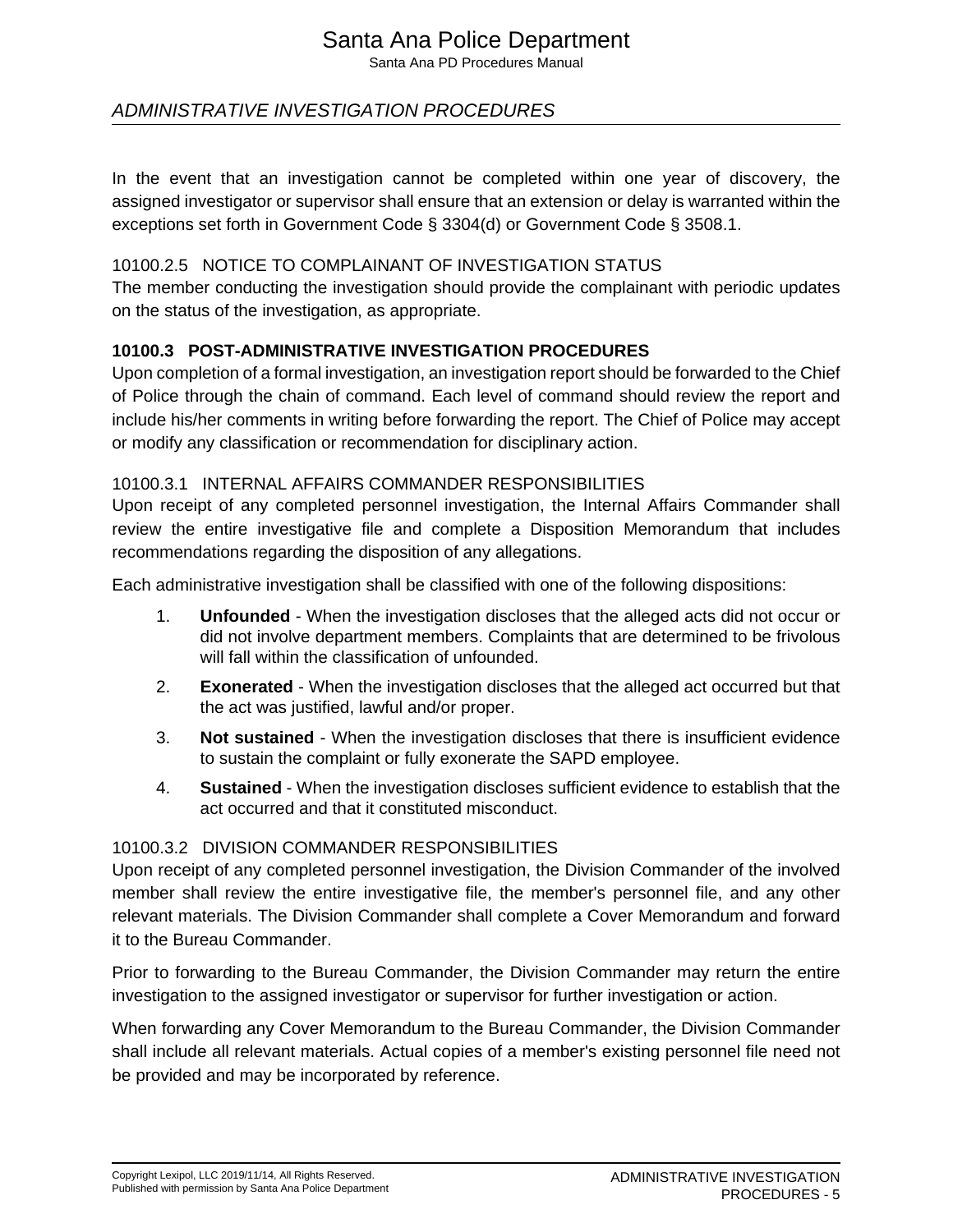Santa Ana PD Procedures Manual

## ADMINISTRATIVE INVESTIGATION PROCEDURES

#### 10100.3.3 BUREAU COMMANDER RESPONSIBILITIES

Upon receipt of any completed personnel investigation, the Bureau Commander of the involved member shall review the entire investigative file, the member's personnel file and any other relevant materials.

The Bureau Commander shall make recommendations regarding the disposition of any allegations and the amount of discipline, if any, to be imposed.

Prior to forwarding recommendations to the Chief of Police, the Bureau Commander may return the entire investigation to the assigned investigator or supervisor for further investigation or action.

When forwarding any written recommendation to the Chief of Police, the Bureau Commander shall include all relevant materials supporting the recommendation. Actual copies of a member's existing personnel file need not be provided and may be incorporated by reference.

#### 10100.3.4 CHIEF OF POLICE RESPONSIBILITIES

Upon receipt of any written recommendation for disciplinary action, the Chief of Police shall review the recommendation and all accompanying materials. The Chief of Police may modify any recommendation and/or may return the file to the Bureau Commander for further investigation or action.

Once the Chief of Police is satisfied that no further investigation or action is required by staff, the Chief of Police, in his/her sole discretion shall determine the amount of discipline, if any, that should be imposed. In the event disciplinary action is proposed, the Chief of Police shall provide the SAPD employee with a pre-disciplinary procedural due process hearing () by providing written notice of the charges, proposed action and reasons for the proposed action. Written notice shall be provided within one year from the date of discovery of the misconduct (Government Code § 3304(d)). The Chief of Police shall also provide the SAPD employee with:

- (a) Access to all of the materials considered by the Chief of Police in recommending the proposed discipline.
- (b) An opportunity to respond orally or in writing to the Chief of Police within five days of receiving the notice.
	- (a) Upon a showing of good cause by the SAPD employee, the Chief of Police may grant a reasonable extension of time for the SAPD employee to respond.
	- (b) If the SAPD employee elects to respond orally, the presentation (Skelly) may be recorded by the Department. Upon request, the SAPD employee shall be provided with a copy of the recording.

Once the SAPD employee has completed his/her response or if the SAPD employee has elected to waive any such response, the Chief of Police shall consider all information received in regard to the recommended discipline. The Chief of Police shall render a timely written decision to the SAPD employee and specify the grounds and reasons for discipline and the effective date of the discipline. Once the Chief of Police has issued a written decision, the discipline shall become effective.